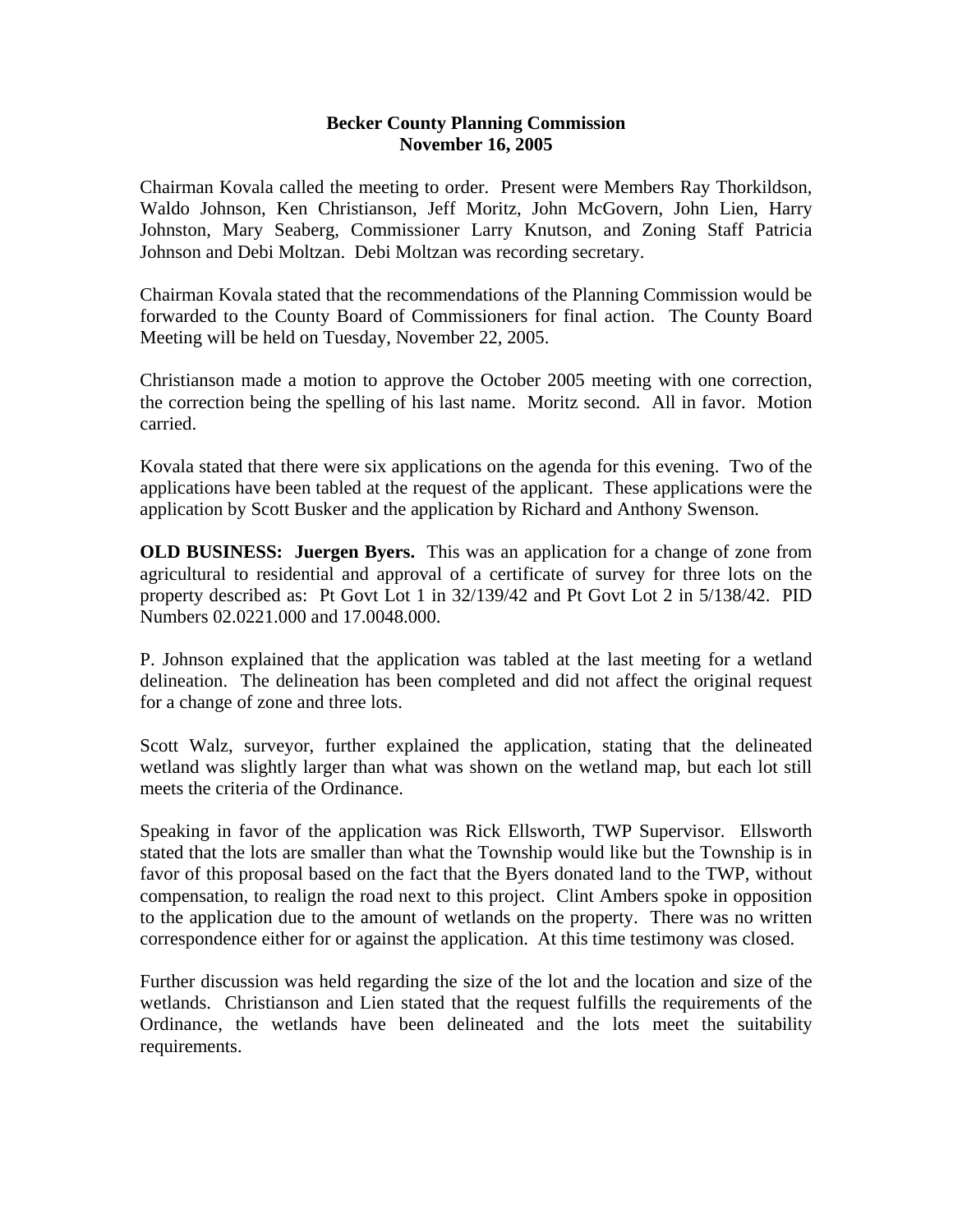**Motion:** Christianson made a motion to approve the change of zone from agricultural to residential and approve the certificate of survey for three lots based on the fact that the request does meet the criteria of the Zoning Ordinance and Subdivision Ordinance. Lien second. All in favor. Motion carried.

**FIRST ORDER OF NEW BUSINESS: Jerome Muench.** Request a change of zone from agricultural to residential for one tract of land on the property described as: Pt Govt Lot 9, Beg at MC #35 TH W 621.80 feet, SW 609.05 feet, East 371.81 feet, Section 4, TWP 139, Range 40. PID Number 10.0049.000.

No one present to explain the application to the Board. P. Johnson explained that one tract of lakeshore property would be created through a certificate of survey. The Technical Review Panel approved the certificate of survey contingent upon the zone change. The zone change is consistent with lakeshore development.

No one spoke in favor of the application. No one spoke against the application. There was no written correspondence either for or against the application. At this time, testimony was closed.

Discussion was held.

**Motion:** Knutson made a motion to approve the change of zone from agricultural to residential for one tract of land based on the fact that the change of zone is consistent with lakeshore development. Johnston second. All in favor. Motion carried.

## **SECOND ORDER OF NEW BUSINESS: Final Plat of Straight Pines Senior Living Community, Timothy & Michelle Yliniemi developers.**

P. Johnson explained the common interest community was approved in November 2003. This common interest community in on the former Osage School property. Everything is in order for the final plat approval.

**Motion:** Lien made a motion to approve the final plat of Straight Pines Senior Living Community based on the fact that it meets the criteria of the Zoning Ordinance. Seaberg second. All in favor. Motion carried.

## **THIRD ORDER OF NEW BUSINESS: Final Plat of Sweeney's Corner, Pat Sweeney developer.**

P. Johnson explained that the change of zone and preliminary plat for six lots was approved August 2005. Everything is in order for final plat approval.

**Motion:** Johnston made a motion to approve the final plat of Sweeney's Corner based on the fact that the plat meets the criteria of the Zoning Ordinance. Knutson second. All in favor. Motion carried.